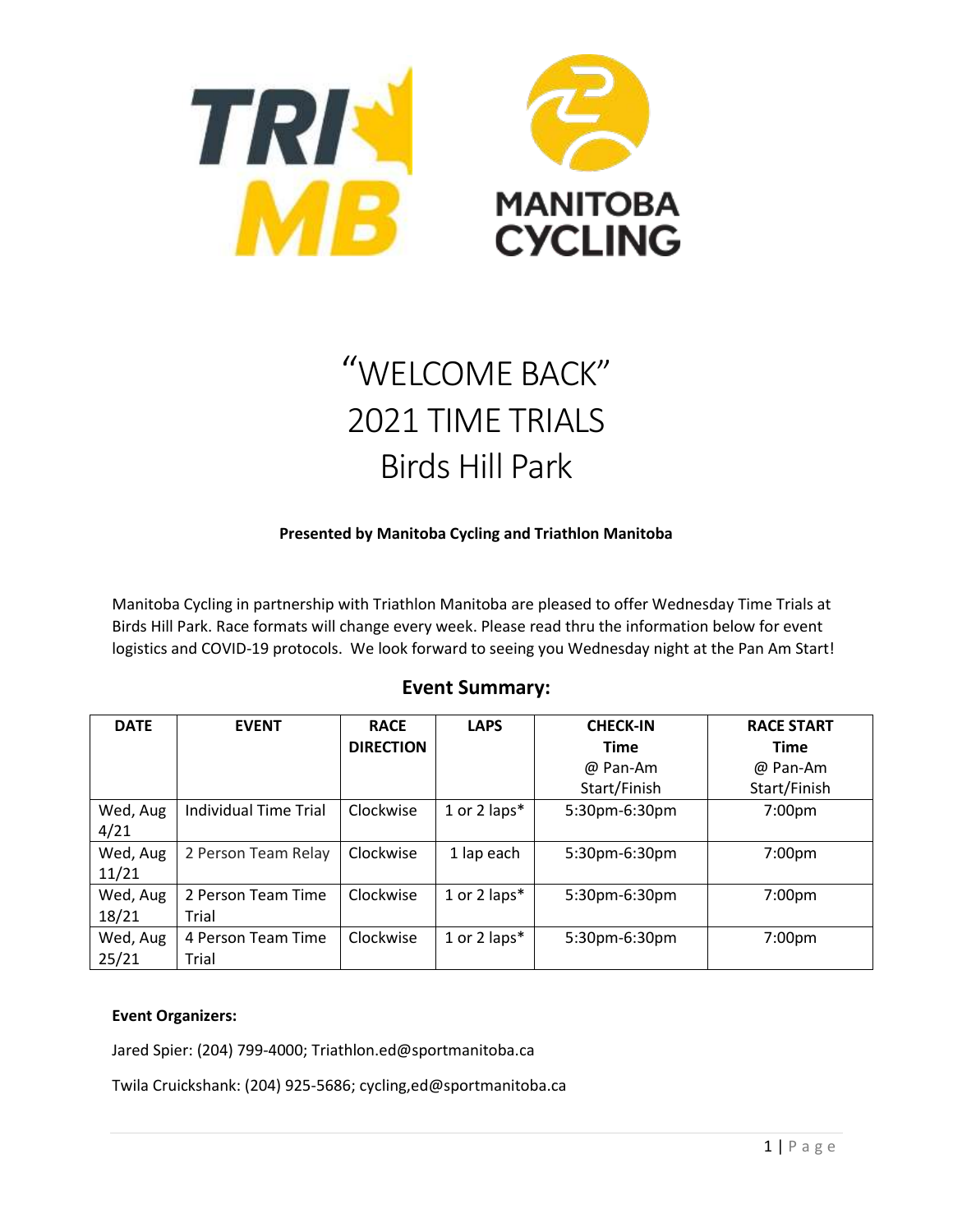

## **COURSE MAP:**



# **"PAN-AM START/FINISH"**

- o Athletes: park at East Beach and ride over to the "Pan-Am" start/finish
- o Parking at Pan-Am start/finish is reserved for volunteers/officials/organizers
- o All athletes and volunteers check-in at the Pan-Am start/finish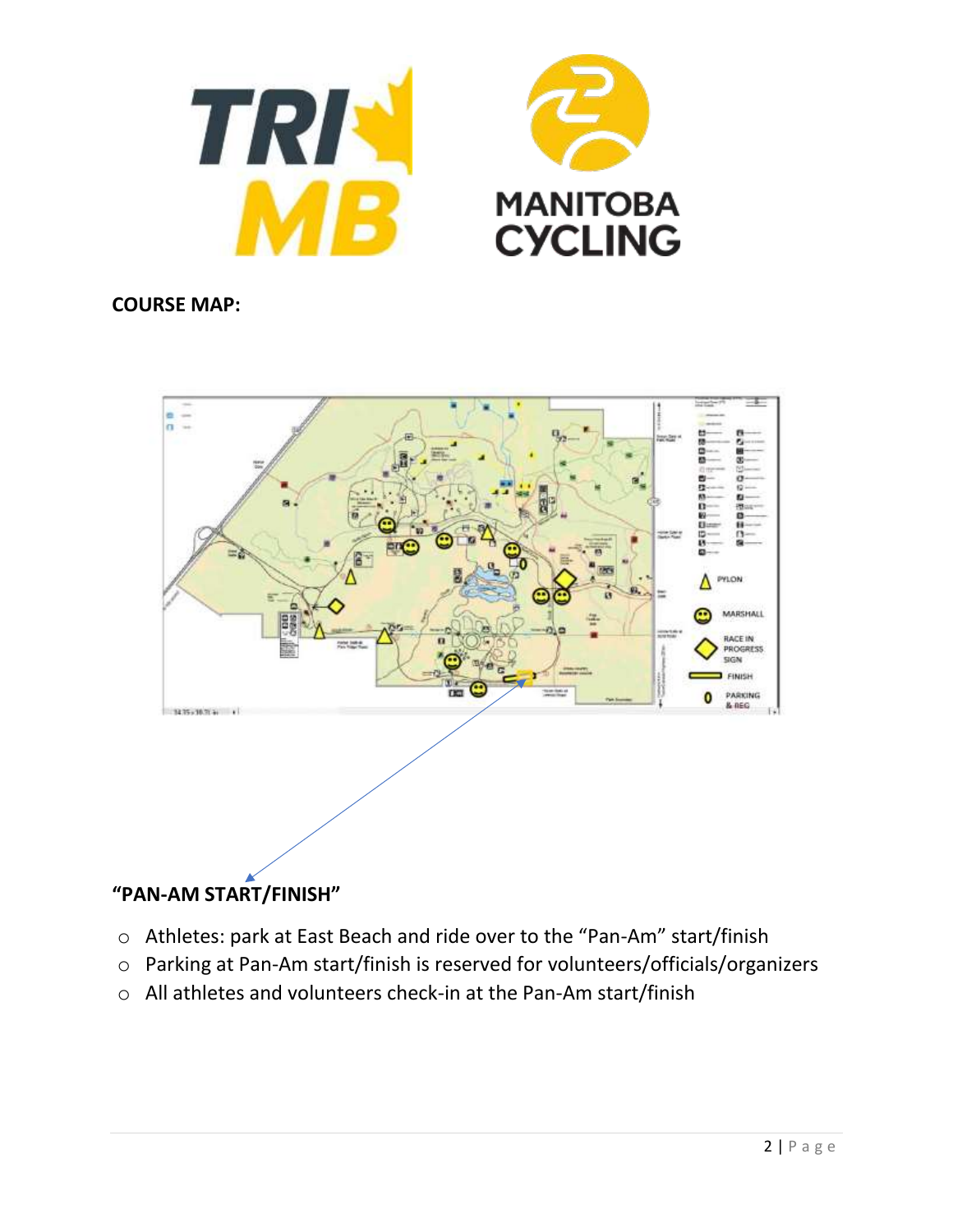

# **RACE LICENSE/MEMBERSHIP REQUIREMENT:**

- o You must have either a valid 2021 Manitoba Cycling Race License (Manitoba or UCI) or a 2021-22 Manitoba Triathlon membership
- o You must purchase and/or upgrade your license online before the race
- o Day licenses are not available for these events
- o Purchase or upgrade your Manitoba Cycling License: (**[Here](https://ccnbikes.com/#!/memberships/manitoba-cycling-association-2021-annual-license-membership)**)
- o Purchase your Triathlon Manitoba membership: (**[Here](https://ccnbikes.com/#!/memberships/triathlon-manitoba-annual-membership-2021)**)

#### **REGISTRATION:**

- o Online registration only. There will be no on-site registration, license purchases or upgrades due to COVID-19 restrictions
- $\circ$  Registration is limited to Public Health Group size restrictions (currently 50-participant max for sport)
- o \$10.00 per event (Excluding tax & processing fee).
- o **Register [\(Here](https://ccnbikes.com/#!/events/2021-wednesday-night-time-trial-individual-time-trialhttps://ccnbikes.com/))**

#### **CATEGORIES:**

- $\circ$  Racers will compete in their regular ability category (Cat 5,4,3,2). Category 5 = beginner.
- o If you are unsure of your category, please register for Category 5, and we will adjust at sign in
- o For team events: Racers will compete in one of the following: Women, Men, or Mixed, regardless of regular ability categories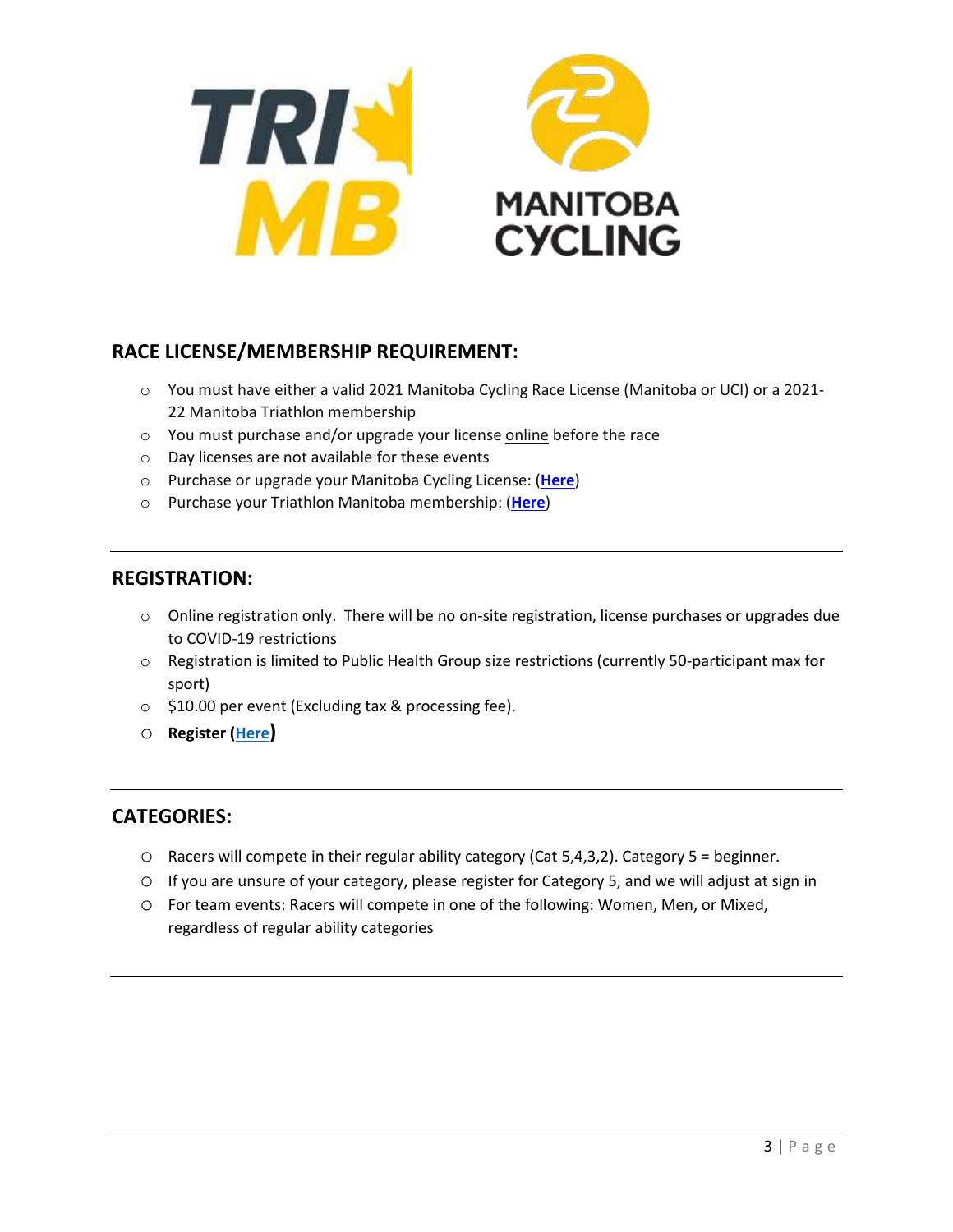

# **RACE NUMBERS:**

- o Please use your race number from 2019/2020 if you have one
- $\circ$  If you do not have a race number, one will be assigned to you when you check-in at the Pan-Am Start/Finish (see course map)
- o Check-in will be open at 5:30pm and will close at 6:30pm. Racing starts at 7:00pm sharp.
- $\circ$  Only one body number is required. No frame plate. Put the number in the centre of your lower back overtop of your jersey pockets
- $\circ$  Triathletes, please return race numbers to check-in desk after you complete your race

#### **2 Person Team Events**:

 $\circ$  each team will use one person's number. Decide which number your team will use and include in online registration

#### **4-person Team Event:**

 $\circ$  Each team will use two numbers from the team riders. The team will need to pick which numbers to use and include as part of their online registration

Here's a video how to pin your numbers properly: [https://www.trainerroad.com/blog/whatevery-racer](https://www.trainerroad.com/blog/whatevery-racer-should-know-about-number-pinning/)[should-know-about-number-pinning/](https://www.trainerroad.com/blog/whatevery-racer-should-know-about-number-pinning/)

#### **START TIMES:**

- o Start times will be assigned at check-in at the Pan Am start/finish
- o The First Rider or Team will start at 7pm, with 1-minute gaps between riders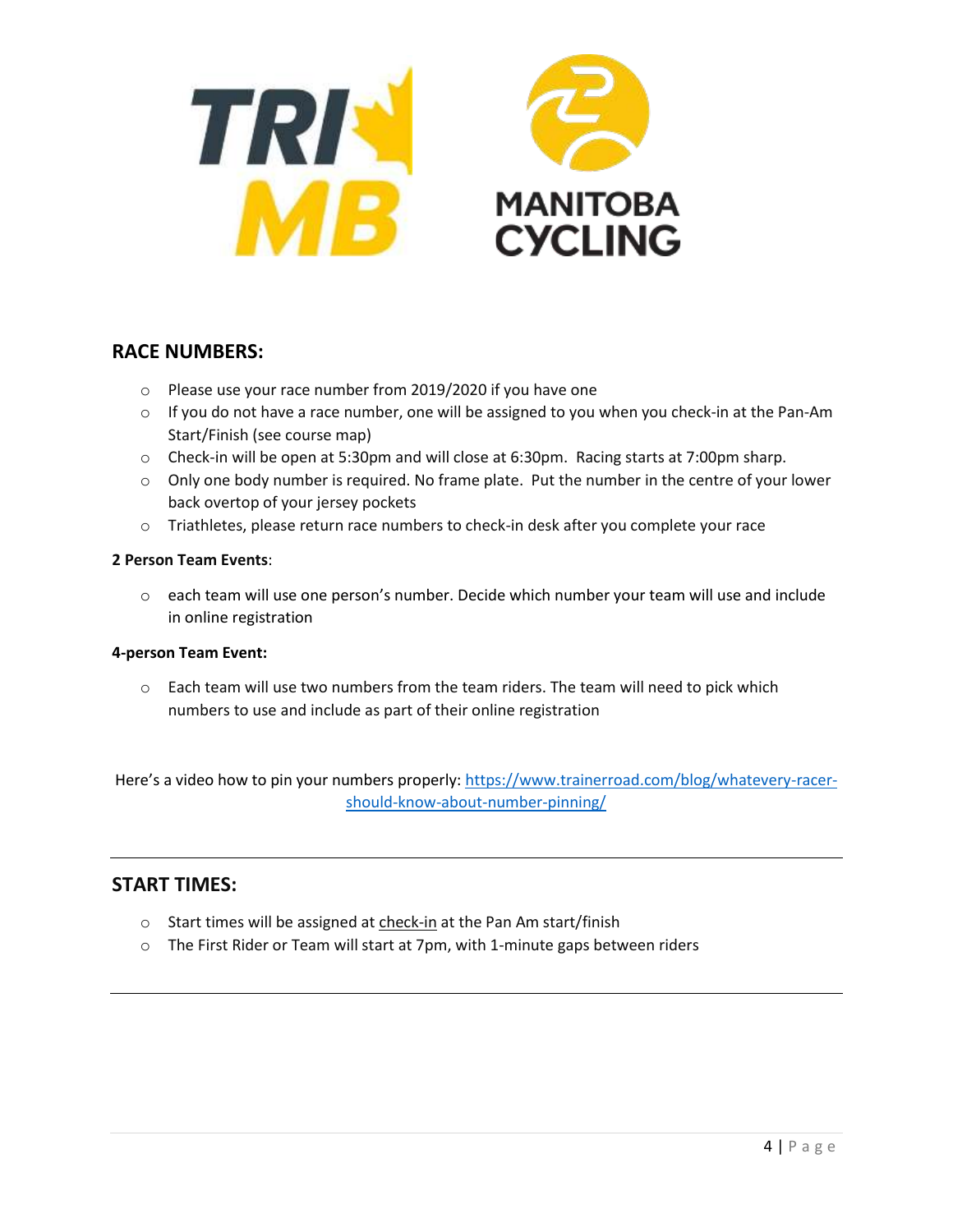

## **STAGING:**

- $\circ$  Please be ready 10-15min before your start time for staging at the top of Pan-Am hill
- o Riders will be spaced 6 feet apart, there will be no holders for starting
- $\circ$  Riders arriving late for their start will be started at the discretion of the commissaires at the end of the start list. Riders will not be able to jump in with a late start near their start time due to Covid-19 restrictions
- $\circ$  Please keep physically distanced from all other riders and volunteers at the check-in and staging area

#### **LAPS:**

- $\circ$  All Events will be two (2) laps total, with the option to drop to one (1) lap for young or new racers
- $\circ$  The relay event on August 11<sup>th</sup> will be one (1) lap for each team member
- $\circ$  If you want to do one lap only, please advise when you check-in to get your start time

## **PASSING:**

#### Passing other Riders

- $\circ$  If a racer is catching another racer, they must maintain a lateral distance of at least 2 metres between them and the other rider. (UCI rule [2.4.018], but applies for Covid-19 as well)
- o Racers should only pass another racer when it is safe to do so for both racers
- $\circ$  After being passed by another racer, the caught rider should ride at least 25m away from the other after 1km of being passed [UCI rule 2.4.018). If this is not possible, the caught racer, should ensure they are not in the slipstream of the other racer, by leaving a lateral gap of at least 2 metres

#### Passing other Teams

- $\circ$  If a team is catching another team, they must maintain a lateral distance of at least 2 metres between them and all riders on the other team. (UCI rule [2.4.018], but applies for Covid)
- $\circ$  teams should only pass another racer/team when it is safe to do so for everyone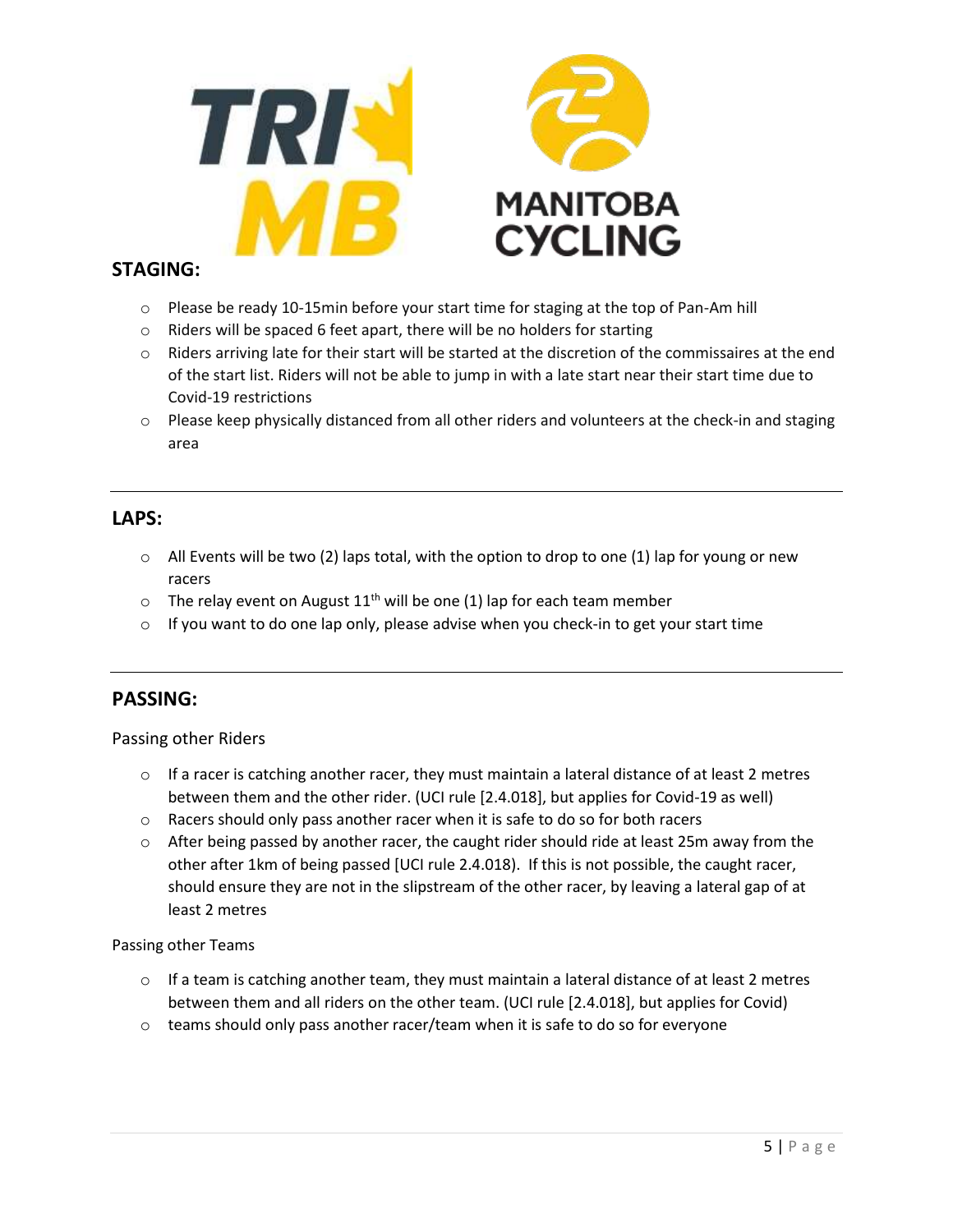



# **Passing other Teams (Con't):**

- $\circ$  After being passed by another team, the caught team should ride at least 25m away from the other after 1km of being passed [UCI rule 2.4.018)
- $\circ$  If this is not possible, the caught team, should ensure they are not in the slipstream of the other team, by leaving a lateral gap of at least 2 metres

# **RACE FORMAT- TEAMS:**

#### **2 Person Relay:**

- o Teams will consist of 2 riders
- o Each rider will do one lap each for a total of 2 laps per team
- $\circ$  As Rider #1 come crosses the finish line, the "race official" will tell Rider #2 when they can start
- $\circ$  Each team's finish time will be based on the 2nd rider to cross the finish line

#### **2 Person TT:**

- o Teams will consist of 2 riders
- o Riders will all race together as one group
- o Each team will do 2 laps of the course
- o Each team's finish time will be based on the 2nd rider to cross the finish line

#### **4 Person TT**:

- o Teams will consist of 4 riders (preferred). Teams of 3 will be allowed if you cannot find a 4th
- o Riders will all race together as one group
- o Each team will do 2 laps of the course
- o Result will be based on the 3rd rider (team of 4) to cross the finish line
- o Teams may drop one of their riders without affecting their finish result, however, for teams of only 3 riders, the finish time will still be based on the 3rd rider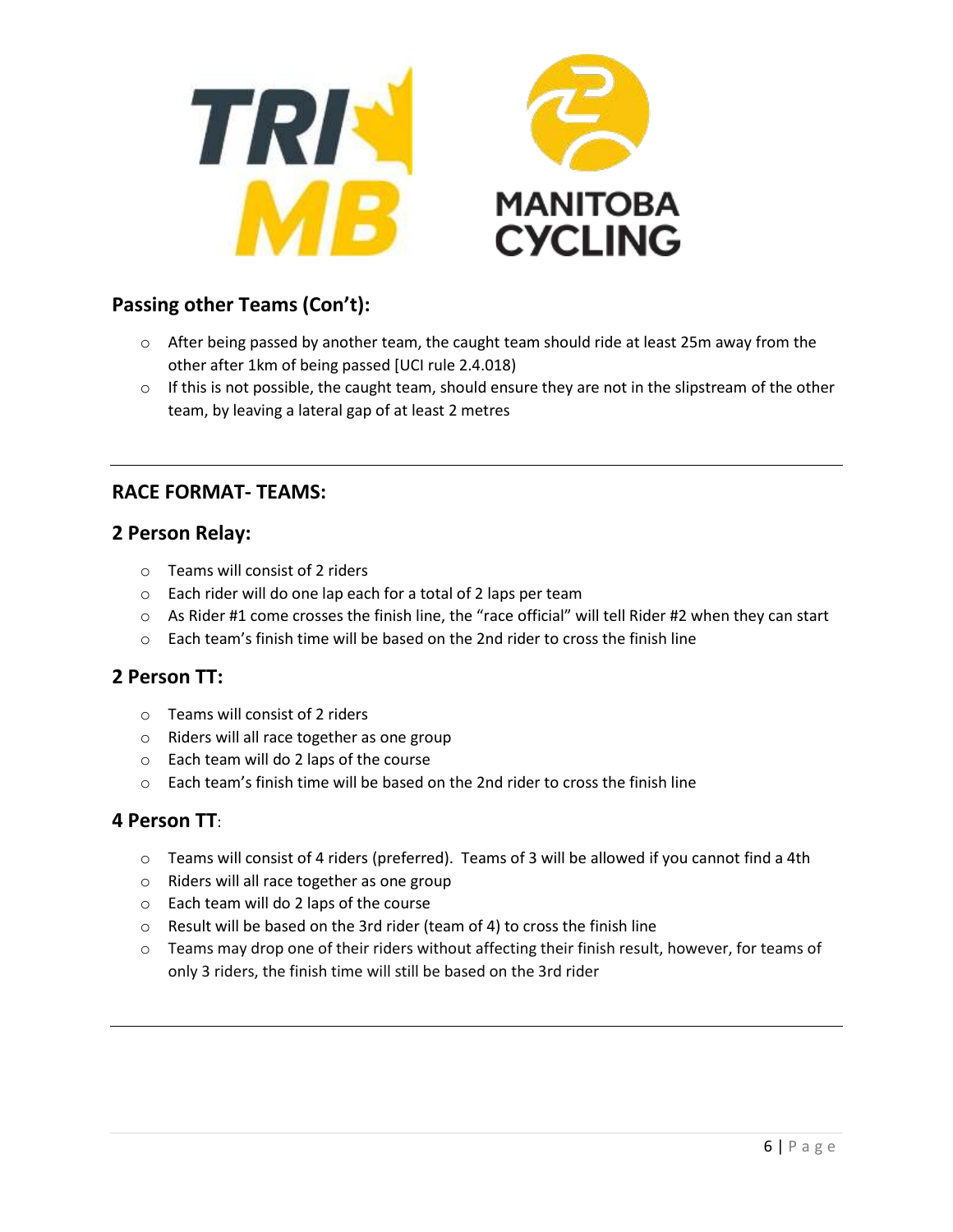



## **FINISH/RESULTS/PRIZING:**

- $\circ$  Once finished, please do not linger at the finish line, rather go cool down and return to the vehicles at East Beach
- $\circ$  Raw/Preliminary results will be posted immediately after and posted to the MCA and Tri MB website
- o Please maintain physical distancing once you have finished your race (**including viewing results**)
- $\circ$  Riders will have 24 hrs to protest any results before they are considered official
- $\circ$  There will be no prizing at the end of the race. Prizing will be sent out via E-transfer

## **TEAM PRIZING:**

- o Top 3 teams of each category (Women, Men, Mixed) will be prized
- o Prizing will be sent to one team member via an E-transfer from the MCA
- o Prizing amount will be determined based on number of participants, and at the discretion of the race organizer

# **VOLUNTEERS/COMMISSAIRES/MEDIC:**

- o Volunteer check-in will be at the start/finish area between 530-630pm
- $\circ$  Marshalls will be given a vest, stop sign, radio, and map to their post. Please bring a chair, refreshments, sunscreen, and a charged cell phone. All volunteers need to register/sign-in and provide contact details. Do not leave your post until the event is concluded
- $\circ$  Commissaires: All licenses will be pre-checked in advance thru online registration. Staging details and start times will be provided following check-in by Jared Spier
- o Limited parking will be available at the Pan-Am start/finish for volunteers/commissaires/and medic only. All participants are asked to park at the East Beach parking lot
- o All equipment/signage must be taken down immediately following the event
- o Please ensure all garbage is properly disposed of following the event
- o First Aid will be stationed at the Pan Am start and will be linked to marshals and commissaires via radio

# **PARKING/FACILITIES/PARK PASSES:**